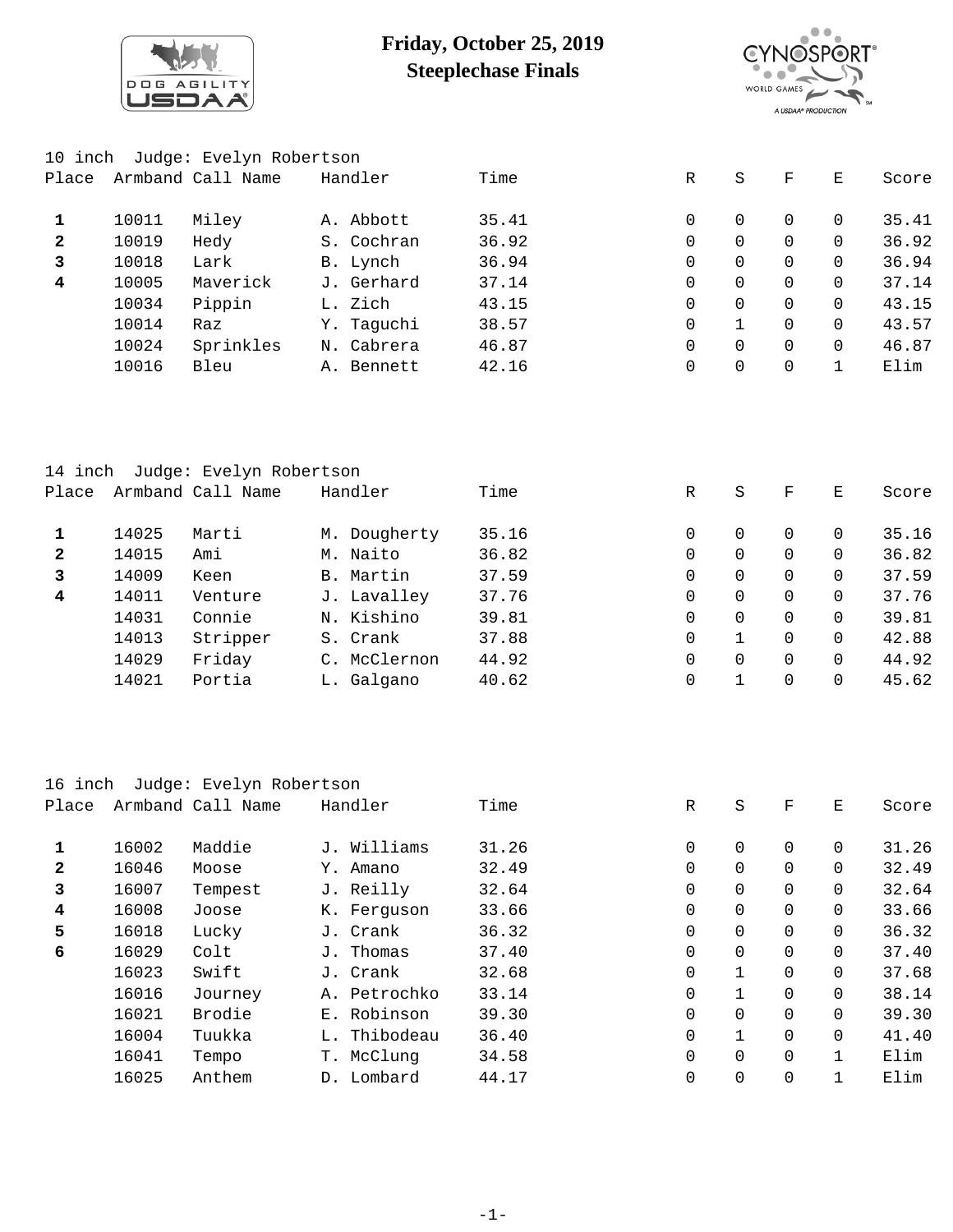| 20 inch                 |       | Judge: Evelyn Robertson |              |       |             |              |             |          |       |
|-------------------------|-------|-------------------------|--------------|-------|-------------|--------------|-------------|----------|-------|
| Place                   |       | Armband Call Name       | Handler      | Time  | R           | S            | F           | Е        | Score |
| 1                       | 20058 | Glory                   | R. Downs     | 32.23 | 0           | $\Omega$     | $\Omega$    | $\Omega$ | 32.23 |
| $\mathbf{2}$            | 20037 | Legion                  | M. Kopka     | 33.07 | 0           | 0            | $\Omega$    | $\Omega$ | 33.07 |
| 3                       | 20036 | Lagniappe               | K. Topham    | 33.57 | $\mathbf 0$ | 0            | $\Omega$    | $\Omega$ | 33.57 |
| $\overline{\mathbf{4}}$ | 20055 | Chica                   | R. Chilibeck | 33.74 | $\mathbf 0$ | 0            | $\Omega$    | $\Omega$ | 33.74 |
| 5                       | 20054 | Bendetta                | K. Dowis     | 34.02 | $\mathbf 0$ | 0            | $\Omega$    | $\Omega$ | 34.02 |
| 6                       | 20076 | Deja Vu                 | B. Kelly     | 33.14 | $\Omega$    | $\mathbf{1}$ | $\Omega$    | $\Omega$ | 38.14 |
|                         | 20079 | Mint                    | S. Duke      | 33.41 | $\mathbf 0$ |              | $\Omega$    | $\Omega$ | 38.41 |
|                         | 20074 | Taupe This!             | A. Zerm      | 36.82 | $\Omega$    |              | $\Omega$    | $\Omega$ | 41.82 |
|                         | 20046 | Jelly Bel C. Laria      |              | 37.42 | $\mathbf 0$ |              | $\Omega$    | $\Omega$ | 42.42 |
|                         | 20017 | Joss                    | L. Johns     | 37.54 | $\mathbf 0$ | 1            | $\Omega$    | $\Omega$ | 42.54 |
|                         | 20040 | Jetter                  | R. Marquez   | 35.77 | $\mathbf 0$ | 2            | $\Omega$    | $\Omega$ | 45.77 |
|                         | 20057 | Kat                     | E. Ampleford | 36.84 | $\mathbf 0$ | 0            | $\mathbf 0$ |          | Elim  |

| 22<br>inch   |       | Judge: Evelyn Robertson |             |       |              |                |             |          |       |
|--------------|-------|-------------------------|-------------|-------|--------------|----------------|-------------|----------|-------|
| Place        |       | Armband Call Name       | Handler     | Time  | $\mathbb{R}$ | $\rm S$        | $\mathbf F$ | Ε        | Score |
| 1            | 22011 | Fargo                   | K. Wells    | 32.06 | 0            | 0              | $\mathbf 0$ | 0        | 32.06 |
| $\mathbf{2}$ | 22113 | Kelvin                  | K. Moureaux | 32.07 | $\mathbf 0$  | $\overline{0}$ | $\Omega$    | $\Omega$ | 32.07 |
| 3            | 22138 | Jedi So                 | K. Solberg  | 32.22 | $\mathbf 0$  | $\overline{0}$ | 0           | $\Omega$ | 32.22 |
| 4            | 22096 | Bright                  | R. Sanders  | 32.89 | $\mathbf 0$  | $\overline{0}$ | 0           | 0        | 32.89 |
| 5            | 22142 | Jolt                    | T. Millet   | 33.57 | $\mathbf 0$  | $\overline{0}$ | 0           | 0        | 33.57 |
| 6            | 22007 | Graphene                | P. Simpson  | 33.81 | $\mathbf 0$  | $\overline{0}$ | $\Omega$    | $\Omega$ | 33.81 |
| 7            | 22135 | Bodie                   | J. Kronbach | 34.84 | $\mathbf 0$  | $\overline{0}$ | 0           | 0        | 34.84 |
| 8            | 22003 | Ruckus                  | J. Gerhard  | 31.01 | $\mathbf 0$  | 1              | 0           | 0        | 36.01 |
| 9            | 22109 | Rich                    | M. Grant    | 31.89 | $\mathbf 0$  | $\mathbf 1$    | $\Omega$    | $\Omega$ | 36.89 |
| 10           | 22108 | Bindi Sue               | K. Miller   | 32.40 | $\mathbf 0$  | $\mathbf 1$    | $\Omega$    | 0        | 37.40 |
|              | 22008 | Vim                     | K. Terrill  | 32.78 | $\mathbf 0$  | $\mathbf 1$    | 0           | $\Omega$ | 37.78 |
|              | 22139 | Moon S                  | D. Scott    | 33.00 | $\Omega$     | 1              | $\Omega$    | $\Omega$ | 38.00 |
|              | 22153 | Chapter                 | A. Alfonso  | 33.12 | 0            | 1              | $\Omega$    | $\Omega$ | 38.12 |
|              | 22024 | Score                   | R. Thrift   | 33.58 | 0            | $\mathbf 1$    | 0           | 0        | 38.58 |
|              | 22134 | Reese                   | C. Ragan    | 34.21 | $\mathbf 0$  | $\mathbf 1$    | $\Omega$    | $\Omega$ | 39.21 |
|              | 22039 | Striker                 | R. Carlson  | 34.28 | 0            | 1              | $\Omega$    | $\Omega$ | 39.28 |
|              | 22100 | Tempo                   | B. Henning  | 31.26 | $\mathbf 0$  | 2              | 0           | 0        | 41.26 |
|              | 22056 | Seven                   | R. LaRocque | 32.42 | $\Omega$     | 2              | $\Omega$    | $\Omega$ | 42.42 |
|              | 22090 | Jagger                  | B. Hill     | 32.82 | 0            | $\overline{c}$ | $\Omega$    | $\Omega$ | 42.82 |
|              | 22129 | Kidd                    | K. Holik    | 42.27 | $\mathbf 0$  | $\overline{2}$ | 0           | 0        | 52.27 |

|  | 24 inch Judge: Evelyn Robertson |         |       |  |  |               |
|--|---------------------------------|---------|-------|--|--|---------------|
|  | Place Armband Call Name         | Handler | Time  |  |  | R S F E Score |
|  | 24016 DareDevil L.Pryse         |         | 31.95 |  |  | 0 0 0 0 31.95 |